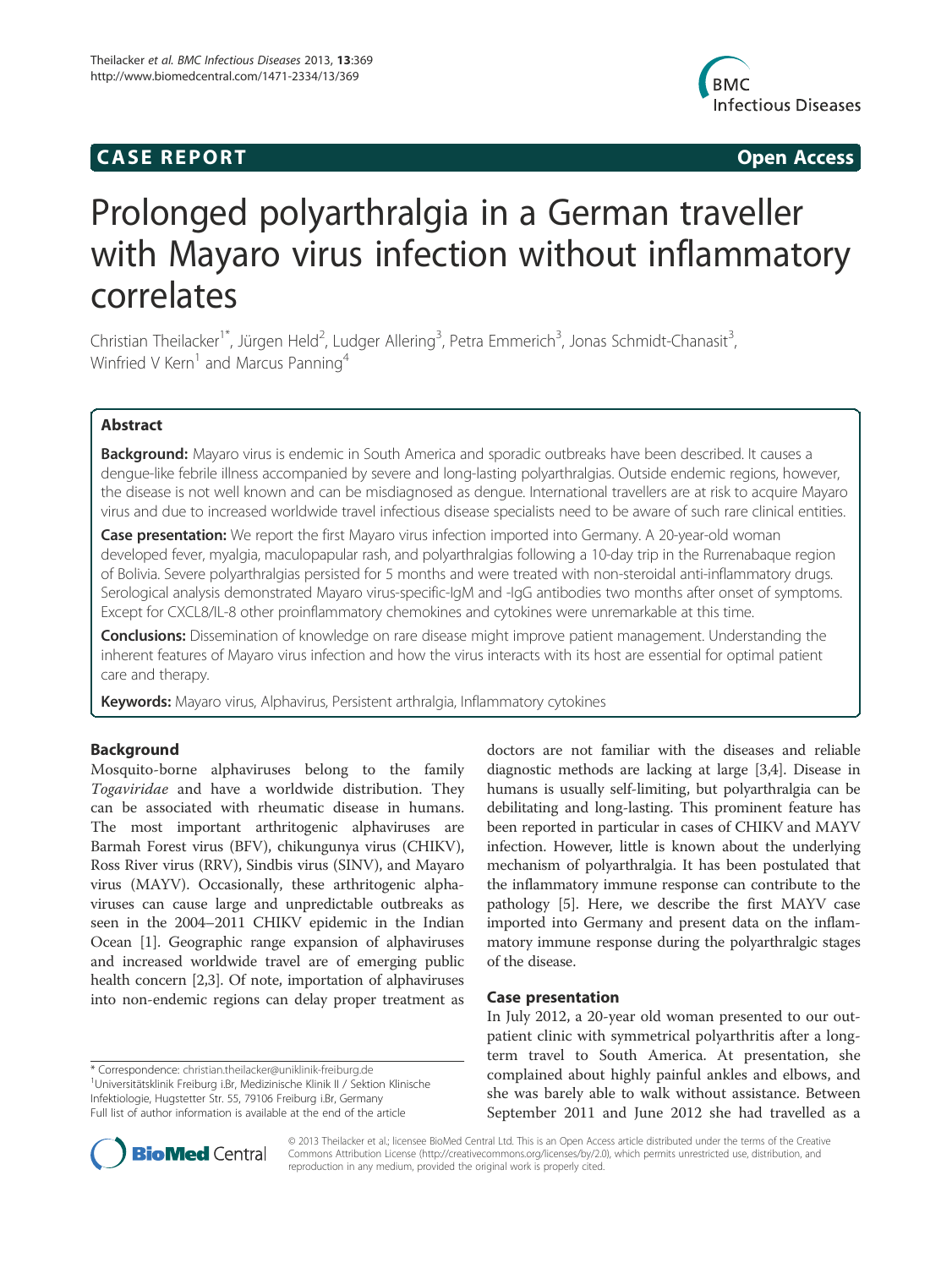tourist through Peru, Bolivia, and Ecuador. In Mid-April 2012 she spent 10 days in the tropical rainforest of the Rurrenabaque region, which is situated in the Amazon basin about 400 km north of La Paz, Bolivia. There, she volunteered in a wildlife resort, taking care of a variety of monkeys and wild cats. One day after leaving the resort she developed spiking fevers, headache, myalgia followed by aphthous oral ulcers and a maculopapular rash of the whole body four days later. Around the same time she developed a diffuse arthralgia, which after initial improvement slowly worsened and became highly incapacitating. Her previous medical history was unremarkable. She did not take regular medication. Prior to her travel, she had received complete vaccinations for yellow fever, rabies, hepatitis A and B.

On physical examination tenderness and mild swelling of both ankles was noted. Tenderness of the elbows, shoulders and interphalangeal joints and wrists without swelling was also observed.

Results of a full blood count, liver and renal function tests were normal, as were levels of electrolytes, lactate dehydrogenase, and C-reactive protein. Blood cultures remained sterile. Blood smears for malaria were repeatedly negative. Serologic testing for cytomegalovirus, hepatitis C virus, human immunodeficiency virus, Borrelia burgdorferi, and Treponema pallidum were negative. Serology for Epstein-Barr virus and parvovirus B19 was indicative of past infection. A slightly raised dengue virus (DENV) IgG was interpreted as cross-reactivity after yellow fever vaccination while DENV IgM was negative. In addition, autoimmune serology including anti-citrullin peptide antibodies or anti-nuclear antibodies was negative.

Due to her travel to the Amazon basin and prolonged course of arthralgia, MAYV infection was considered as a differential diagnosis. Serologic testing for mosquito-

Table 1 Serological testing for alphaviruses

borne alphaviruses using the indirect immunofluorescence test (IIFT) and virus neutralization test (VNT) confirmed the diagnosis of MAYV infection (Table 1). Testing for MAYV RNA was not performed, since the time of presentation was more than 2 months after disease manifestation.

Serum samples collected 83, 106, and 167 days after onset of symptoms, respectively, were analyzed for chemokine/cytokine levels using the Cytometric Bead Array (CBA) Human Chemokine Kit and Human Th1/Th2 Cytokine kit (Becton Dickenson, Heidelberg, Germany) according to the manufacturer's instructions.

Except for CXCL8/IL-8, which was elevated more than 15-fold on day 83 after onset of symptoms, chemokines (CCL5/RANTES, CXCL9/MIG, CCL2/MCP-1, and CXCL10/IP-10) and cytokines (IL-2, IL-4, IL-5, IL-10, TNF-α, and IFN-γ) were not different to healthy controls  $(n = 5$  samples) (Table 2).

The patient was treated symptomatically with non-steroidal anti-inflammatory drugs (NSAID). During follow up visits the patient reported persistent arthalgias of both ankles and elbows, which slowly improved over time. The patient continued to take NSAID for over 2 months and her symptoms finally resolved after 5 months.

# **Discussion**

To our knowledge, this MAYV case is the fourth of a European patient with a travel history to South America and in particular the first imported MAYV case into Germany [4,6,7]. MAYV infection is still rare in travellers and consultation of infectious disease specialists is instrumental in making the correct diagnosis [4].

Our patient presented with a travel and exposure history typical for an infection with an arthritogenic alphavirus and displayed symptoms identical to reports published

|                                             | Indirect immunofluorescence assay |        |                       |        | Virus neutralization assay |                                           |
|---------------------------------------------|-----------------------------------|--------|-----------------------|--------|----------------------------|-------------------------------------------|
| <b>Virus</b>                                | First serum sample*               |        | Second serum sample** |        |                            | First serum sample* Second serum sample** |
|                                             | lgM                               | lgG    | lgM                   | lgG    |                            |                                           |
| Mayaro virus (MAYV)                         | 1:10240                           | 1:160  | 1:20480               | 1:160  | 1:80                       | 1:160                                     |
| Semliki forest virus (SFV)                  | 1:20                              | < 1:20 | 1:40                  | < 1:20 | 1:40                       | 1:40                                      |
| O'nyong-nyong (ONNV)                        | 1:20                              | < 1:20 | 1:40                  | < 1:20 | < 1:20                     | < 1:20                                    |
| Chikungunya virus (CHIKV)                   | 1:20                              | < 1:20 | 1:40                  | < 1:20 | < 1:20                     | < 1:20                                    |
| Ross river virus(RRV)                       | 1:20                              | < 1:20 | 1:20                  | < 1:20 | < 1:20                     | < 1:20                                    |
| Barmah forest virus (BHV)                   | 1:20                              | < 1:20 | 1:20                  | < 1:20 | < 1:20                     | < 1:20                                    |
| Sindbis virus (SINV)                        | 1:20                              | < 1:20 | 1:20                  | < 1:20 | < 1:20                     | < 1:20                                    |
| Western equine encephalitis virus (WEEV)    | 1:20                              | < 1:20 | 1:20                  | < 1:20 | < 1:20                     | < 1:20                                    |
| Eastern equine encephalitis virus(EEEV)     | 1:20                              | < 1:20 | 1:20                  | < 1:20 | < 1:20                     | < 1:20                                    |
| Venezuelan equine encephalitis virus (VEEV) | 1:20                              | < 1:20 | 1:20                  | < 1:20 | < 1:20                     | < 1:20                                    |

\*Serum sample day 83 after onset of symptoms.

\*\*Serum sample day 106 after onset of symptoms.

Antibody titers were measured by indirect immunofluorescence test and virus neutralization test. Shown are results on day 83 and 106 after onset of symptoms, respectively.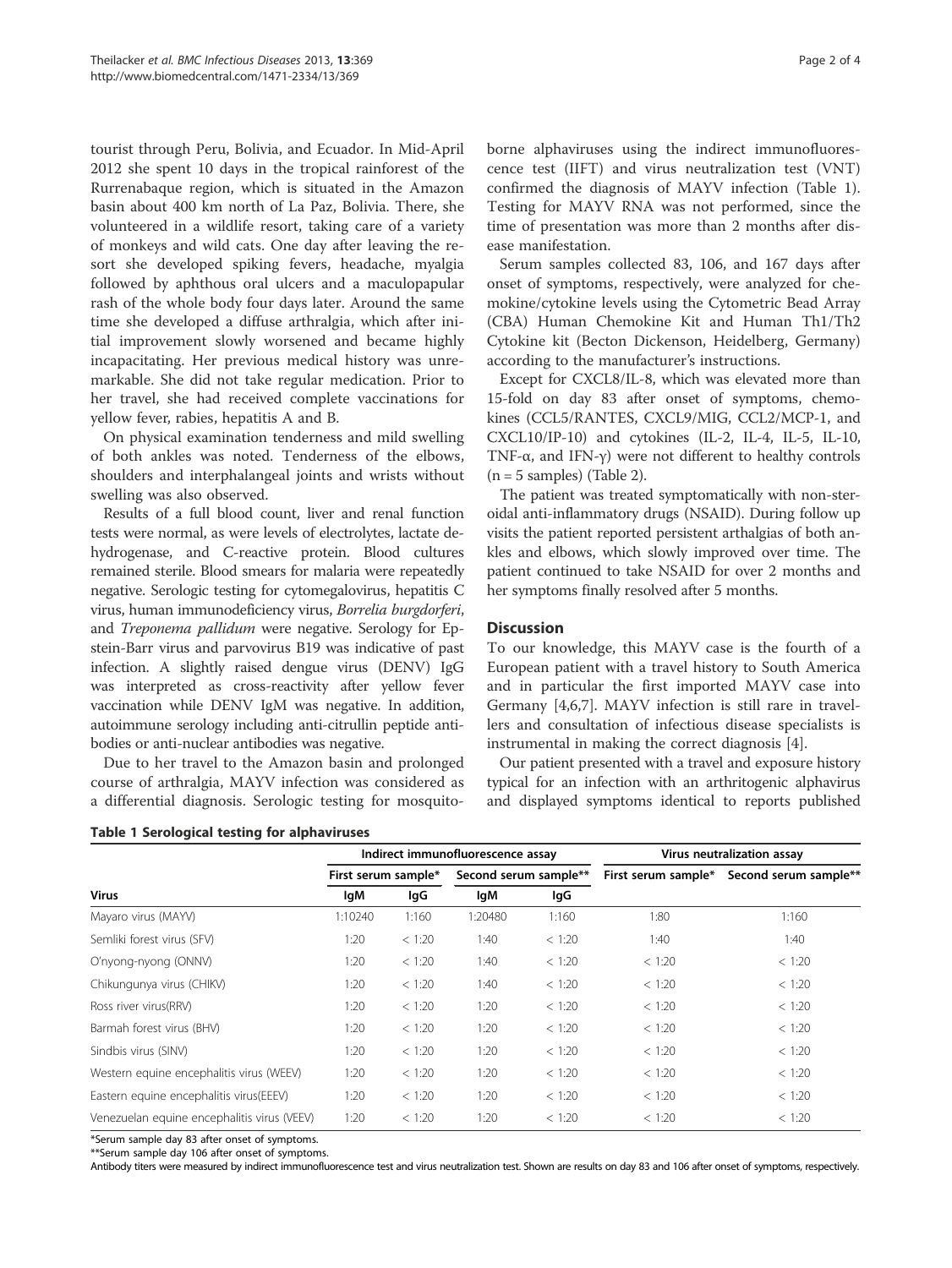Table 2 Analysis of cytokine/chemokine levels

|                    | Cytokine/chemokine level in pg/ml |                  |                  |                   |  |  |  |  |
|--------------------|-----------------------------------|------------------|------------------|-------------------|--|--|--|--|
| Cytokine/chemokine | Serum<br>day 83                   | Serum<br>day 106 | Serum<br>day 167 | Control<br>(mean) |  |  |  |  |
| CXCL8/IL-8         | 45,9                              | 4,1              | 2,7              | 2,9               |  |  |  |  |
| <b>CCL5/RANTES</b> | 10277                             | 10218            | 6958             | 10005             |  |  |  |  |
| CXCL9/MIG          | 46                                | 31,6             | 20,1             | 22,8              |  |  |  |  |
| CCL2/MCP-1         | 70,1                              | 80,9             | 85,6             | 66,1              |  |  |  |  |
| CXCL10/IP-10       | 129,6                             | 77,2             | 61,4             | 43,3              |  |  |  |  |
| $IL-2$             | 0                                 | 0,1              | 0,9              | 0,01              |  |  |  |  |
| $IL-4$             | $\Omega$                          | $\Omega$         | $\Omega$         | $\Omega$          |  |  |  |  |
| $IL-5$             | 0,2                               | 0,3              | 0,5              | 0,1               |  |  |  |  |
| IL10               | 0,8                               | 0,5              | 0,9              | 0,8               |  |  |  |  |
| $TNF-\alpha$       | 0                                 | $\Omega$         | 0                | 0                 |  |  |  |  |
| IFN-y              | 0                                 | 0,5              | 0                | 0                 |  |  |  |  |

Cytokine and chemokine response as measured on three consecutive dates within the chronic stage of MAYV disease. The control represents the mean of 5 individual determinations of 5 healthy volunteers.

previously [4,6,7]. However, knowledge about exotic alphaviruses is rather limited among general practitioners and MAYV infection might frequently be misdiagnosed as dengue on clinical grounds. In our case serologic results rapidly confirmed the clinical diagnosis supporting the importance of specific laboratory tests. It should be noted, however, that diagnostic tests for exotic alphaviruses are not widely available hampering the diagnosis in routine practice.

VNT is considered gold standard for the diagnosis of MAYV infection. However, the requirement for a biosafety level 3 laboratory to conduct these assays considerably limits their utility. IIFT and ELISA have been also described, but they are prone to cross-reactivity between alphaviruses [4,6]. Diagnosis in our case was unambiguous and no significant cross-reaction with related alphaviruses was observed. Interestingly, MAYV IgM antibodies were detectable for at least 3,5 months. It remains speculative if persisting IgM can serve as a diagnostic indicator of severe disease and arthritis [8,9].

Beyond pure case detection it should be noted that travellers can potentially act as sentinel for emerging infectious diseases [10]. In light of the spread of competent vectors for mosquito-borne diseases in Europe and elsewhere, surveillance of vector-borne diseases is of major public health importance. Therefore, the dissemination of reliable diagnostic methods is an important prerequisite both for individual and public health as experienced with other emerging infections, e.g. CHIKV and west nile virus [3,11].

Among the arthritogenic alphaviruses MAYV is restricted to South America and infections have been reported from countries including Brazil, Bolivia, Colombia, the Guiana's, and Venezuela. Sporadic outbreaks involving up to 100 cases have been described in several regions [12-14]. Resident forrest workers and hunters are at highest risk to acquire MAYV infection [4,6,7]. In South America, MAYV is responsible for about 1% of arbovirusassociated febrile illness [15]. The virus is transmitted by bites of Haemagogus janthinomys which lives in the forest canopy and propagates in a sylvatic cycle predominantly in monkeys [16,17]. Hence, working and living in the Amazon rain forest is the most important risk factor for the acquisition of MAYV infection [12,13,18]. Clearly, our patient was at risk while working in a wildlife resort. Recently, however, also cases of urban transmission of MAYV infection have been described [19].

From a clinical perspective arthritogenic alphaviruses cause a similar picture consisting of acute fever, malaise, headache, maculo-papular rash, myalgia lasting for 3 – 7 days, and a characteristic and often debilitating polyarthraglia/polyarthritis lasting up to 6 months [20]. A rash is found in  $20 - 60\%$  of patients [14,19,21] In a classical fashion our patient reportedly suffered from these cardinal symptoms during the acute phase of infection. Viraemia is short-lived and controlled by the innate immune system as well as the appearance of antibodies after 5–7 days. The hallmark of all arthritogenic alphaviruses are sometimes long-lasting polyarthralgias and/or polyarthritis. There is evidence that virus induced inflammation is responsible for these arthropathies [20]. To the best of our knowledge no reports on the inflammatory cytokine response in MAYV infection are available to date. Supporting the findings of Chow et al., who analyzed patients with persistent arthralgia induced by CHIKV infection, the Th1/Th2 response remained below the limit of detection at all time points in our patient. A slightly elevated IL-8 concentration could be interpreted as waning levels after acute infection [5]. Interestingly, Chow et al. could show that levels of IL-6 and granulocyte macrophage colonystimulating factor were associated with persistent arthralgias. Further studies on MAYV are needed, as both markers were not included in our panel. Although TNF-α and INF-γ are involved in chronic inflammatory diseases such as rheumatic arthritis and were detected in a number of arthritogenic alphavirus infections we did not detect increased levels in our patient. Differences in genetic background, disease severity or the etiologic agent may account for this finding and require further studies. Beyond the analysis of cytokines/chemokines in serum the analysis of gene expression profiles of these immune mediators may shed more light on the immune response in MAYV infection.

# **Conclusions**

Here, we report the first case of MAYV associated arthritis in a returning traveller from Germany. No inflammatory correlate was detectable despite long term